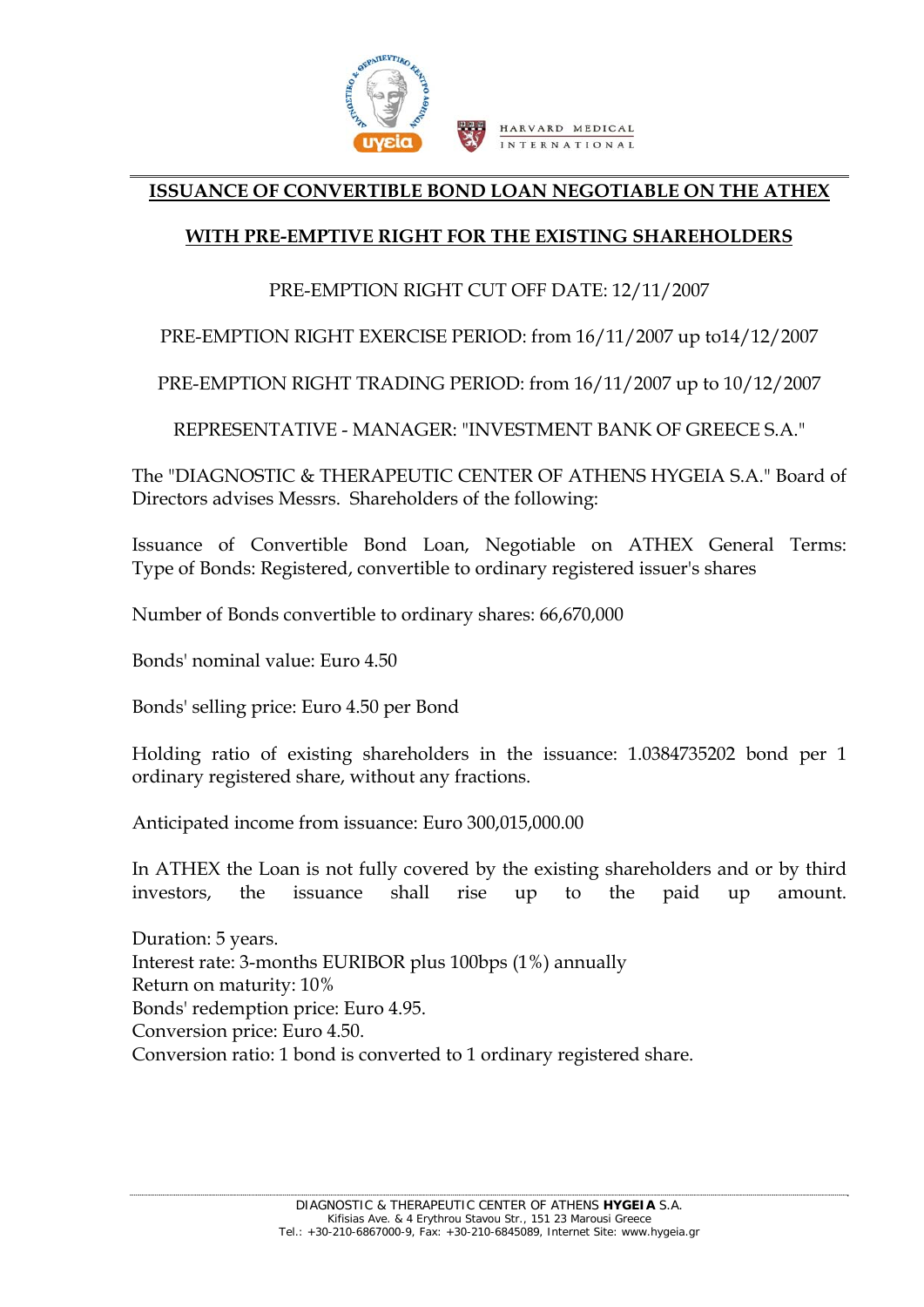

Beneficiary of the pre-emption rights are the Shareholders who will be registered in the Company's shareholders' register upon completion of the ATHEX session dated 9/11/2007.

The $12/11/2007$  is set as cut off date of the pre-emption right in the issuance of the Convertible Bond Loan with pre-emption right for the existing shareholders. From the same date 12/11/2007 the opening price of the company's shares on ATHEX will be determined in conformity with the Decision 35/24.11.2005 of Athens Stock Exchange BoD.

he exercise period of the pre-emption right for the issuance of the Convertible Bond T Loan with pre-emption right for the existing shareholders is set from 16/11/2007 up to 14/12/2007.

The pre-emption rights are transferable and will trade on ATHEX. The rights' admission to dealings in the ATHEX transactions' electronic system coincides with the opening of their exercise period. The expiration of the rights' trading on the ATHEX transactions' electronic system shall take place 4 work days prior to the expiration of the rights' exercise (up to 10/12/2007).

The rights are credited to each beneficiary's account at the Dematerialized Securities System (DSS) on the opening date of the pre-emption right exercise.

The exercise of the pre-emption right shall be conducted during work days and hours at all "MARFIN EGNATIA BANK S.A." branches.

To exercise his pre-emption right, each shareholder should produce: identity card, print-out of the beneficiary shareholder's Dematerialized Securities System (DSS) details, their tax registration number, Original Share-Blocking Certificate for Preemption Right, which they should obtain from their authorized securities account operator or (Hellenic Exchanges S.A.), if their shares are held in a special account of the D.S.S.

Upon registration, Messrs Shareholders or their authorized representatives shall pay the bonds' value (Euro 4.50 per bond) either in cash, or through blocking of their account in "MARFIN EGNATIA BANK S.A.", in which the corresponding consideration shall be deposited and blocked. These accounts shall be debited with the value of the bonds on expiration of the rights' exercise.

The new Bonds will be dematerialized.

hould the issuance of the Convertible Bonded Loan not be covered by the existing S shareholders, eventual indisposed balances of the Loan shall be freely sold, at the discretion of the Company's Board of Directors. Through a new announcement, the